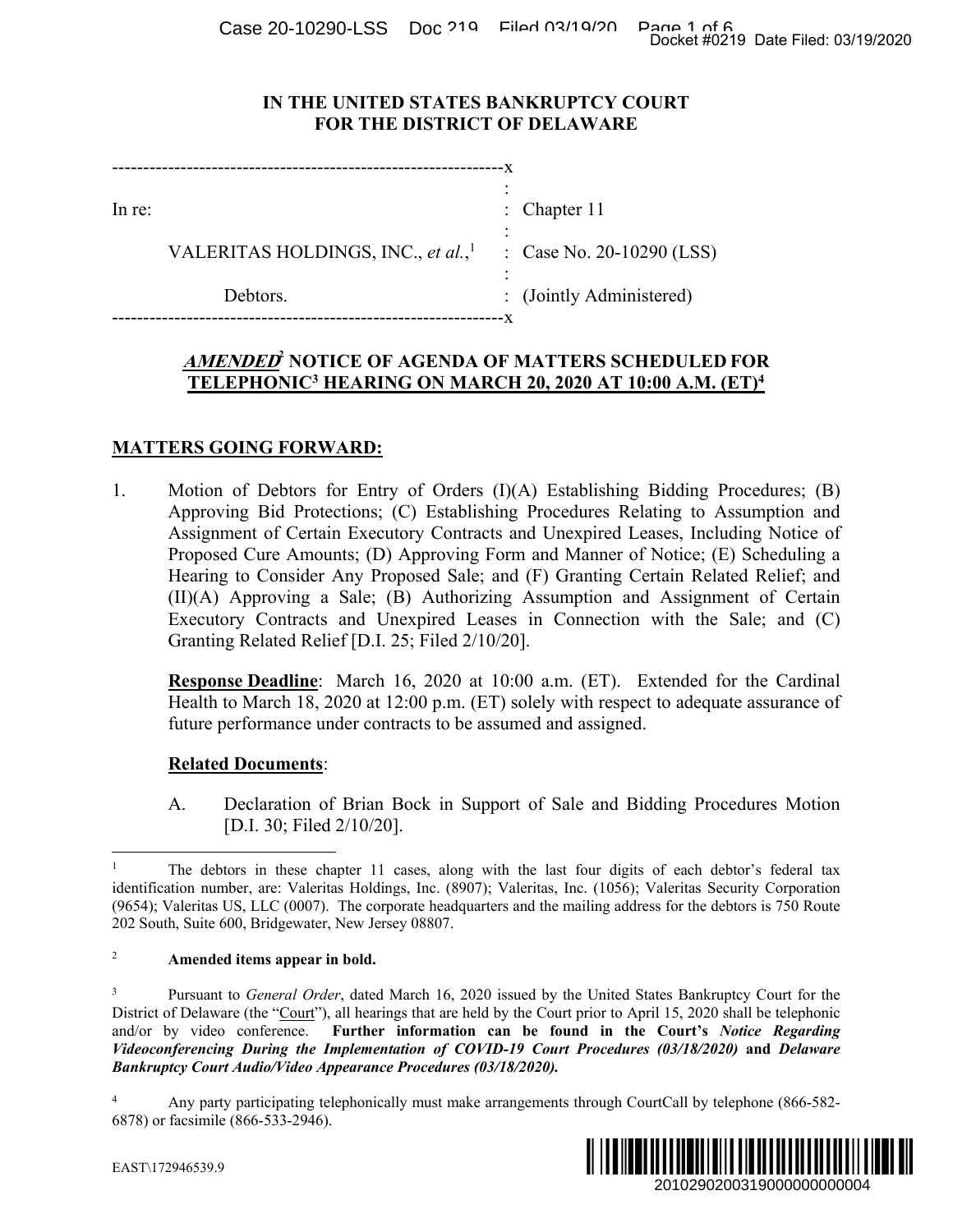- B. Notice of Filing of Asset Purchase Agreement as Exhibit to Bidding Procedures Motion [D.I. 67; Filed 2/14/20].
- C. Notice of Bidding Procedures Motion and Hearing [D.I. 68; Filed 2/14/20].
- D. Order Granting (I) Leave to File Late Reply and (II) Related Relief [D.I. 118; Filed 3/4/20].
- E. Notice of Filing Revised Bid Procedures Order and Exhibits [D.I. 121; Filed 3/5/20].
- F. Certification of Counsel Regarding Order (A) Establishing Bidding Procedures; (B) Approving Bid Protections; (C) Establishing Procedures Relating to Assumption and Assignment of Certain Executory Contracts and Unexpired Leases, Including Notice of Proposed Cure Amounts; (D) Approving Form and Manner of Notice; (E) Scheduling a Hearing to Consider Any Proposed Sale; and (F) Granting Certain Related Relief [D.I. 126; Filed 3/6/20].
- G. Notice of Proposed Assumption or Assumption and Assignment of Certain Executory Contracts [D.I. 127; Filed 3/6/20].
- H. Order (A) Establishing Bidding Procedures; (B) Approving Bid Protections; (C) Establishing Procedures Relating to Assumption and Assignment of Certain Executory Contracts and Unexpired Leases, Including Notice of Proposed Cure Amounts; (D) Approving Form and Manner of Notice; (E) Scheduling a Hearing to Consider Any Proposed Sale; and (F) Granting Certain Related Relief [D.I. 129; Filed 3/6/20].
- I. Notice of Auction and Sale Hearing [D.I. 130; Filed 3/7/20].
- J. Declaration of Matthew Dallas [in Support of Adequate Assurance of Future Performance by Stalking Horse Purchaser] [D.I. 182; Filed 3/13/20].
- K. Notice of Filing of Proof of Publication [D.I. 183; Filed 3/13/20].
- L. Notice of (I) Designation of Successful Bidder; and (II) Cancellation of Auction [D.I. 188; Filed 3/13/20].
- M. Notice of Telephonic Status Conference Scheduled for March 18, 2020 at 1:00 p.m. (ET) [D.I. 198; Filed 3/17/20].
- N. Affidavit of Service re Notice of Proposed Assumption or Assumption and Assignment of Certain Executory Contract [D.I. 199; Filed 3/17/20].
- O. Notice of Filing of Proposed Sale Order [D.I. 203; Filed 3/17/20].
- P. Notice of Filing of Amendment No. 1 to Asset Purchase Agreement [D.I. 204; Filed 3/17/20].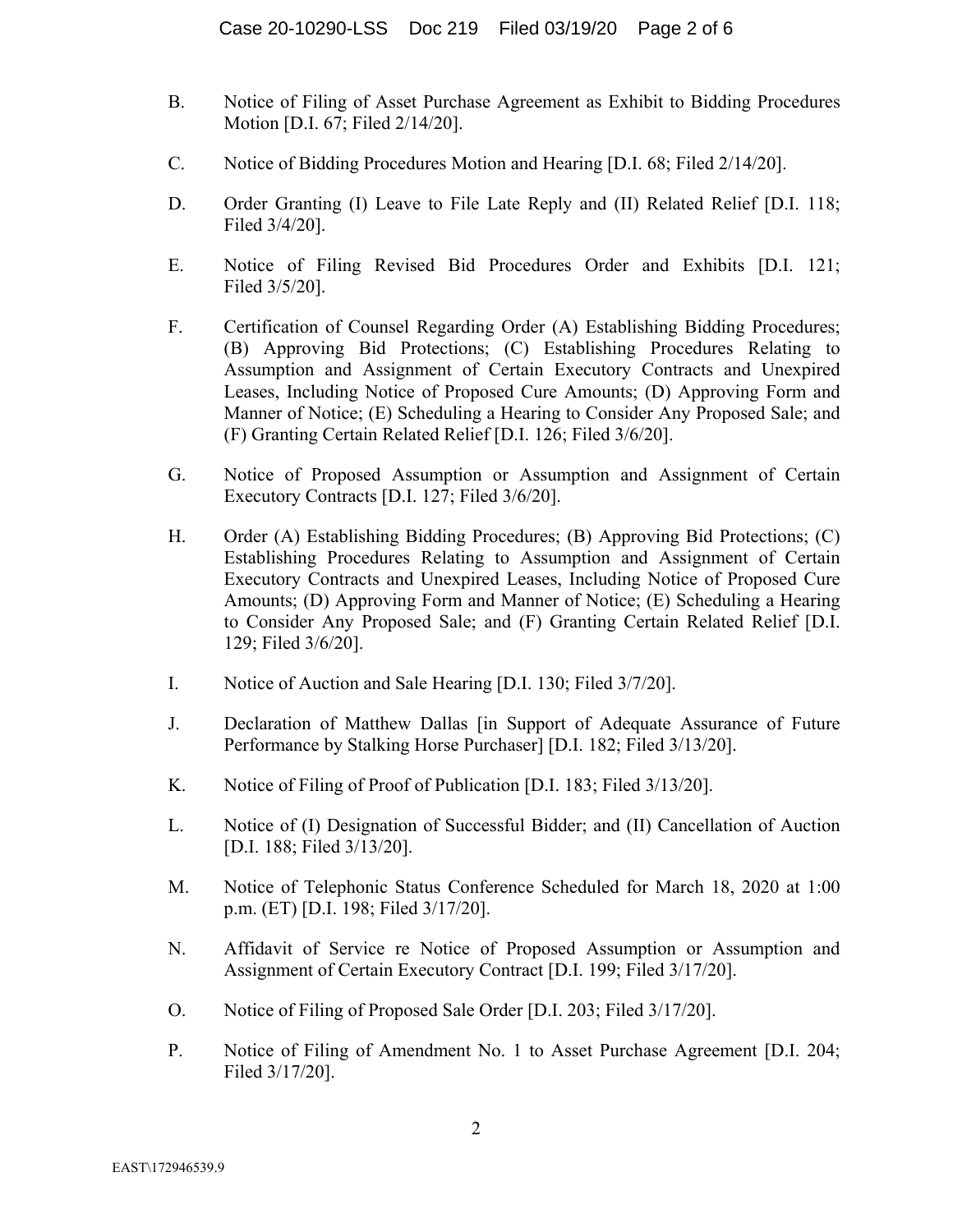- Q. Supplemental Notice of Proposed Assumption and Assignment of Certain Executory Contracts [D.I. 205; Filed 3/18/20].5
- **R. Letter from Judge Laurie Selber Silverstein re: Hearing/Witnesses [D.I. 213; Filed 3/18/20].**
- **S. Notice of Intention to Offer Witness Testimony [D.I. 214; Filed 3/18/20].**
- **T. Notice of Debtors' Intent to Offer Witness Testimony at March 20, 2020 Hearing D.I. 215; Filed 3/18/20].**

## **Responses Received**:

- A. Objection of the Official Committee of Unsecured Creditors to Motion of Debtors for Entry of Orders (I)(A) Establishing Bidding Procedures; (B) Approving Bid Protections; (C) Establishing Procedures Relating to Assumption and Assignment of Certain Executory Contracts and Unexpired Leases, Including Notice of Proposed Cure Amounts; (D) Approving Form and Manner of Notice; (E) Scheduling a Hearing to Consider Any Proposed Sale; and (F) Granting Certain Related Relief; and (II)(A) Approving a Sale; (B) Authorizing Assumption and Assignment of Certain Executory Contracts and Unexpired Leases in Connection with the Sale; and (C) Granting Related Relief [D.I. 105; Filed 2/28/20].
- B. Motion of the Debtors for Entry of an Order Granting (I) Leave to File Late Reply and (II) Related Relief [D.I. 113; Filed 3/3/20].
- C. Joinder of the DIP Lender to the Reply of the Debtors to the Objection of the Official Committee of Unsecured Creditors to the Bidding Procedures [D.I. 115; Filed 3/4/20].
- D. Joinder of the Prepetition Secured Lenders to (A) the Reply of the Debtors to the Objection of the Official Committee of Unsecured Creditors to the Bidding Procedures, and (B) the DIP Lender's Joinder in Support Thereof [D.I. 119; Filed 3/4/20].
- E. Limited Objection and Reservation of Rights [of Conduent Commercial Solutions, LLC] to Notice of Proposed Assumption or Assumption and Assignment of Certain Executory Contracts and Proposed Cure Amount [D.I. 185; Filed 3/13/20].
- F. Supplemental Response and Reservation of Rights of the Official Committee of Unsecured Creditors to the Motion of Debtors for Entry of Order (A) Approving a Sale; (B) Authorizing Assumption and Assignment of Certain Executory Contracts and Unexpired Leases in Connection with the Sale; and (C) Granting Related Relief [D.I. 190; Filed 3/16/20].

 $\frac{1}{5}$ Item 1.Q. was served via email (where available) and overnight mail.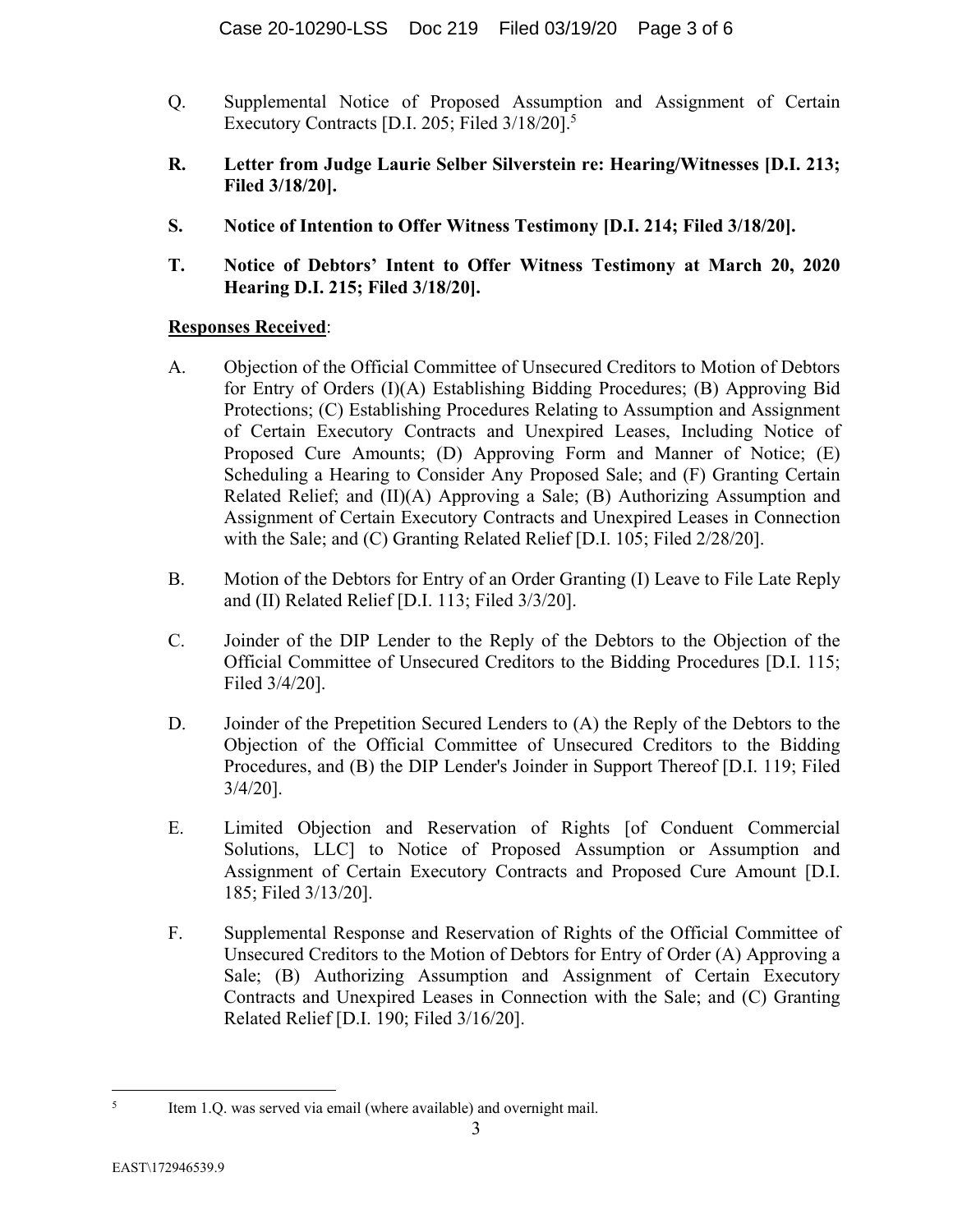- G. Informal comments from Roche Diabetes Care, Inc. (with respect to adequate assurance of future performance under contracts to be assumed and assigned).
- H. Informal comments from Cardinal Health (with respect to cure amounts).
- I. Informal comments from Integrated Medical Development LLC (with respect to cure amounts).
- J. Informal comments from the DIP Lender.
- K. **Limited Objection of Express Scripts, Inc. to Debtors' Notice of Proposed Assumption or Assumption and Assignment of Certain Executory Contracts [D.I. 211; Filed 3/18/20].**
- L. **Limited Objection of Express Scripts Senior Care Holdings, Inc. to Debtors' Notice of Proposed Assumption or Assumption and Assignment of Certain Executory Contracts [D.I. 212; Filed 3/18/20].**
- M. **Informal comments from CaremarkPCS Health, L.L.C.**
- N. **Objection [of J. Knipper and Company, Inc.] to Proposed Cure Amount and Reservation of Rights with Respect to Assumption and Assignment of Certain Executory Contracts [D.I. 217; Filed 3/19/20].**
- O. **Limited Objection of AmerisourceBergen Drug Corporation and Affiliates to Cure Amounts and Reservation of Rights [D.I. 218; Filed 3/19/20].**

**Status**: **Items 1.A., 1.E, 1.G., 1.H., and 1.I. have been resolved. The Debtors are working with the contract counterparties to resolve their respective issues. This matter is going forward.** 

2. Motion of the Debtors to Approve Settlement Agreement Among the Debtors, CRG Servicing LLC, as Control Agent for the Prepetition Lenders, and the Prepetition Lenders [D.I. 42; Filed 2/11/20].

**Response Deadline**: March 5, 2020 at 4:00 p.m. (ET). Extended for CRG and the Official Committee of Unsecured Creditors to March 6, 2020 at 11:59 p.m. (ET). March 20, 2020 at the hearing with respect to the *Amended Settlement Agreement* set forth in 2.B.

#### **Related Documents**:

A. Declaration of John E. Timberlake in Support of Motion of the Debtors to Approve Settlement Agreement Among the Debtors, CRG Servicing LLC, as Control Agent for the Prepetition Lenders, and the Prepetition Lenders [D.I. 46; Filed 2/11/20].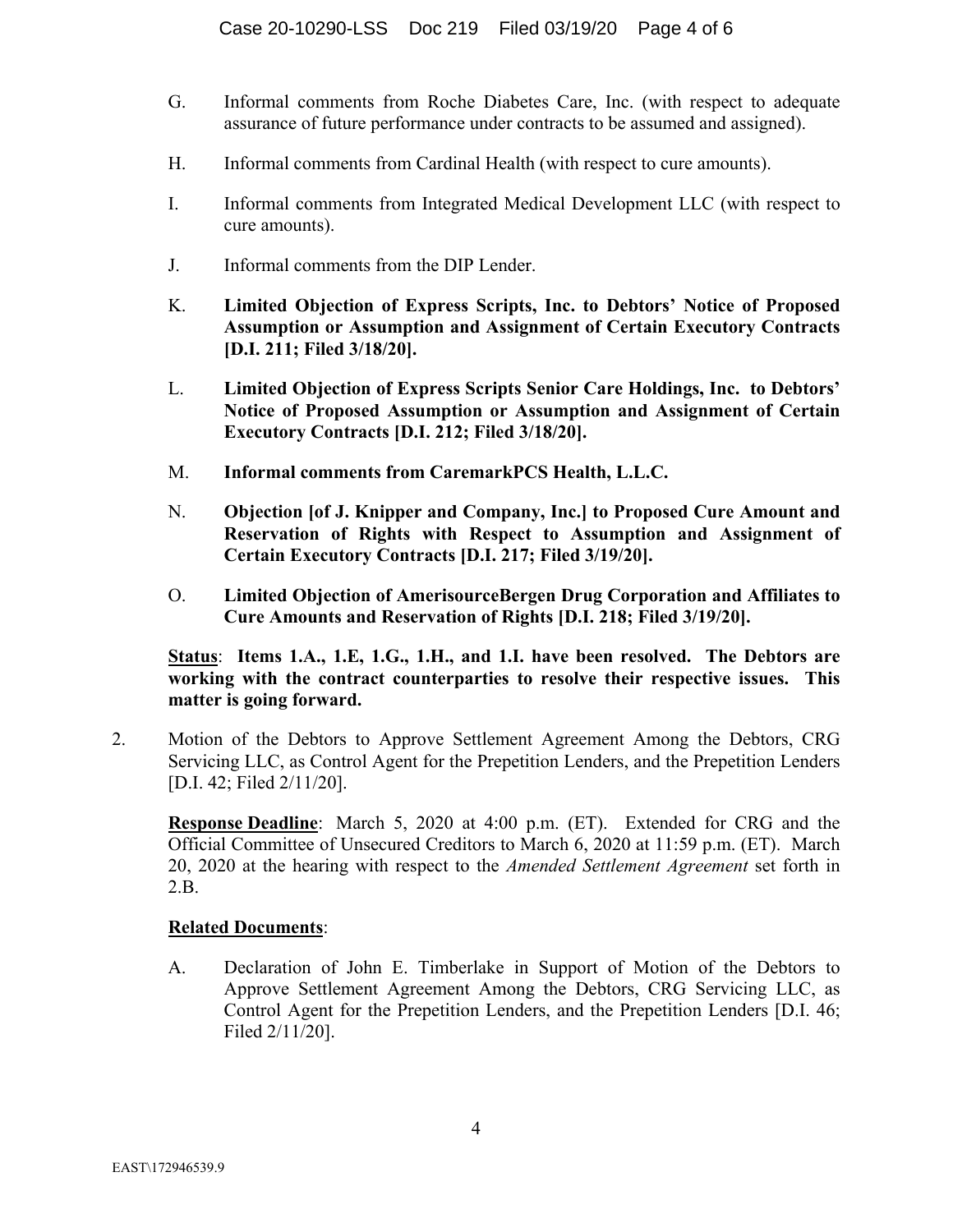- B. Supplement to the Motion of the Debtors to Approve Settlement Agreement Among the Debtors, CRG Servicing LLC, as Agent for the Prepetition Lenders, and the Prepetition Lenders [D.I. 193; Filed 3/16/20].
- C. Declaration of John E. Timberlake in Support of Supplement to the Motion of the Debtors to Approve Settlement Agreement Among the Debtors, CRG Servicing LLC, as Agent for the Prepetition Lenders, and the Prepetition Lenders [D.I. 194; Filed 3/16/20].
- D. Joinder and Reservation of Rights of the Official Committee of Unsecured Creditors to the Supplement to the Motion of the Debtors to Approve Settlement Agreement Among the Debtors, CRG Servicing LLC, as Agent for the Prepetition Lenders, and the Prepetition Lenders [D.I. 195; Filed 3/16/20].
- E. Joinder of the Prepetition Secured Lenders to the Supplement to the Motion of the Debtors to Approve Settlement Agreement Among the Debtors, CRG Servicing, LLC as Control Agent for Prepetition Lenders, and the Prepetition Lenders [D.I. 197; Filed 3/17/20].

### **Responses Received**:

**A. United States Trustee's Objection to the Supplement to the Motion of the Debtors to Approve Settlement Agreement Among the Debtors, CRG Servicing LLC, as Control Agent for the Prepetition Lenders, and the Prepetition Lenders [D.I. 216; Filed 3/19/20].** 

**Status: Through collaborative discussions, the Debtors, the Prepetition Lenders, the Committee, and the Office of the United States Trustee have resolved Item 2.A. subject to the inclusion of agreed upon language in the order approving this matter and the Debtors making clarifying statements on the record at the hearing. This matter is going forward on a consensual basis.** 

Dated: March 19, 2020 Wilmington, Delaware Respectfully submitted,

## **DLA PIPER LLP (US)**

*/s/ Maris J. Kandestin* 

Maris J. Kandestin (DE 5294) 1201 North Market Street, Suite 2100 Wilmington, Delaware 19801 Telephone: (302) 468-5700 Facsimile: (302) 394-2341 Email: maris.kandestin@us.dlapiper.com

-and-